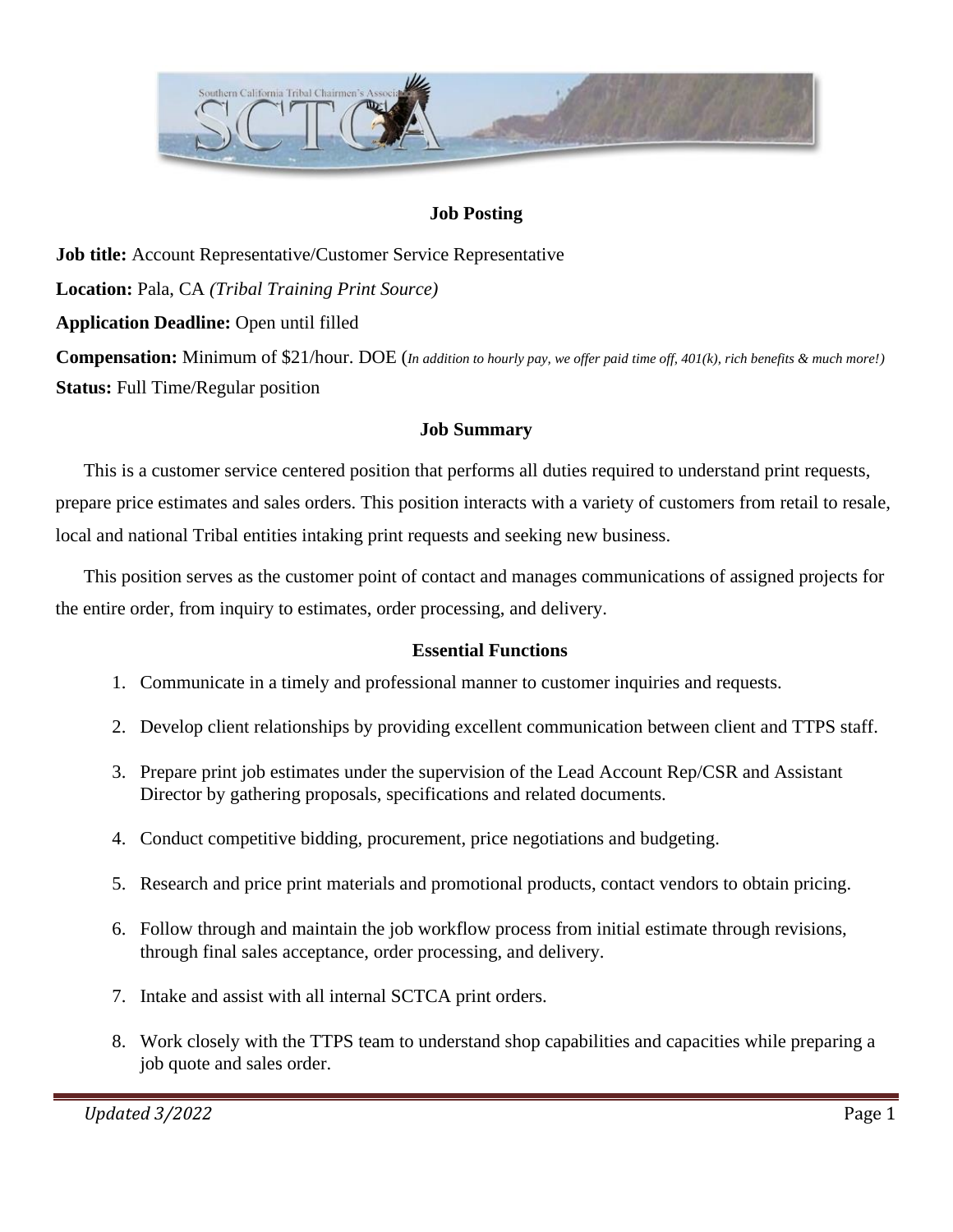9. Other duties as assigned including but not limited to, light bindery duties (folding, sorting, collating) and general office work.

### **Job Requirements and Qualifications**

*Education:* Minimum High School Diploma or equivalent. Associate degree preferred.

*Certificates & Licenses:* Valid California Driver License with driving record acceptable to SCTCA's insurance.

*Experience & Requirements:* Minimum of 1 years (3 years preferred) commercial print industry experience either as an estimator or customer representative.

- Good understanding of the print industry, sales, and production workflow is required.
- Previous print and promotional product estimating/sales are preferred.
- Experience using Ordant or printing estimating and order management software are preferred.
- Knowledge of local tribes and programs preferred.
- Experience using QuickBooks and Microsoft Excel are a plus.
- Some graphics knowledge and experience are a plus.

*Skills:* Excellent verbal and written communication. Strong customer service. Attention to detail. Highly organized. Able to accept direction from supervisors and work independently when needed to meet deadlines.

*Physical:* Typically requires sitting for extended periods of time. Lifts and moves objects on occasion weighing up to 50 pounds. Primarily an indoor office environment.

*Conditions of Employment:* Candidates are required to successfully complete a background check and drug screening.

### **Other Information**

In addition to the essential duties listed above the Account Representative/Customer Service Representative is expected to:

- 1. Communicate regularly with supervisor about department issues. Must possess excellent communication skills both orally and in writing.
- 2. Demonstrate efficient time management and prioritizes workload daily.
- 3. Consistently report to work on time prepared to perform the duties of the position.
- 4. Demonstrate tact and a high level of professionalism due to the sensitive and highly confidential nature of the position.